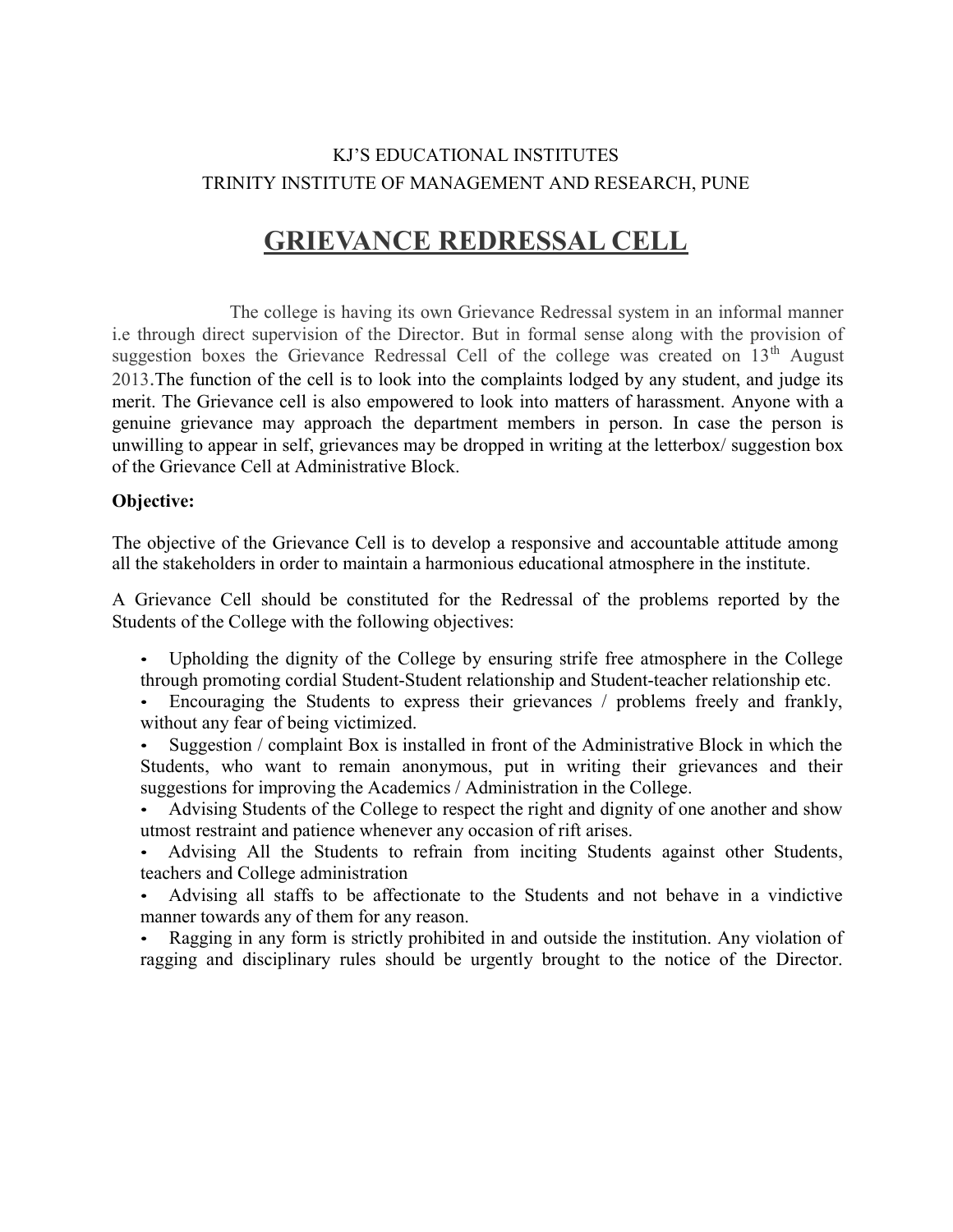### Mechanism for Redressal of Grievances of Students and Staff

The students are the main stakeholders in any institution imparting education, and it's our endeavor to make all efforts to ensure transparency in all the activities at different stages. Taking this spirit in consideration the institute has decided to provide mechanism to students for Redressal of their grievances as under:

- The Grievances may broadly include the following complaints of the aggrieved students
	- a. Academic
	- b. Non-Academic
	- c. Grievance related to Assessment
	- d. Grievance related to Victimization
	- e. Grievance related to Attendance
	- f. Grievance related to charging of fees
	- g. Grievance regarding conducting of Examinations
	- h. Harassment by colleague students or the teachers etc.

It is good to air a grievance rather than to keep it bottled up. protection of human rights is essential for all round development of an individual's personality to realize the primary needs of the students and staff and secure civil liberties for everybody, a grievance Redressal cell has been constituted .the cell is indented to find solutions for problems like sexual harassment –any kind of physical or mental harassment, complaints regarding class room teaching-class room management, completion of syllabus , teaching methods etc ,if and when they arise

.the grievance Redressal cell convenes meetings periodically and takes steps to redress the grievance.

#### Procedure for Redressal of Grievances

- a. An aggrieved student who has the Grievance or Grievances at the Department level shall make an application first to the Academic Coordinator. The Academic Coordinator after verifying the facts will try to redress the grievance within a reasonable time.
- b. The convener of Institute grievance committee, after verifying the facts and the papers concerned and having discussion within the Chairman of the Department committee will place the matter before the Institute level committee which shall either endorse the decision of the Department level committee or shall pass appropriate order in the best possible manner within a reasonable time.
- c. While dealing with the complaint the committee at all levels will observe law of natural justice and hear the complainant and concerned people.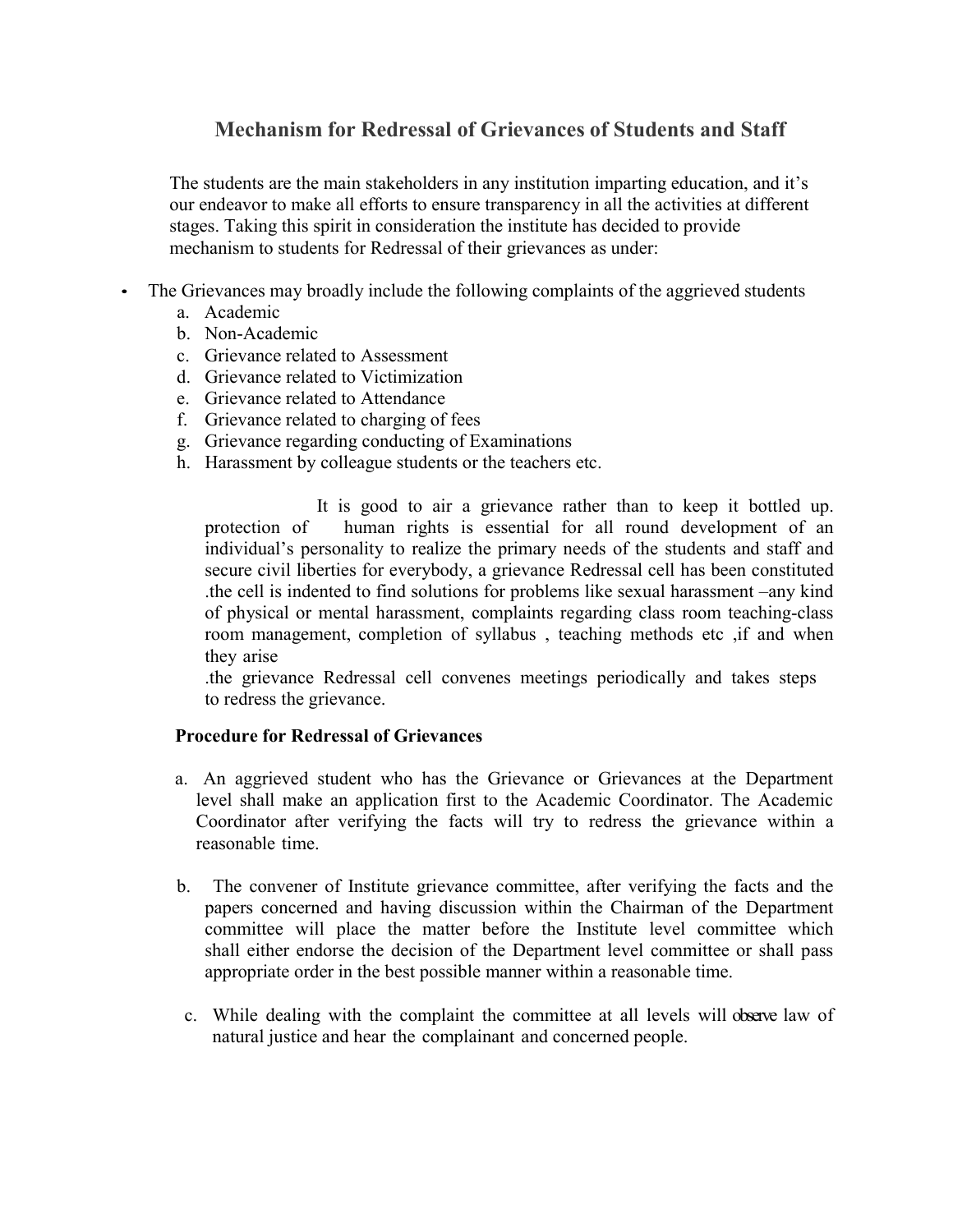d. While passing an order on any Grievance at any level the relevant provisions of Act/Regulations should be kept in mind and no such order should be passed in contradiction of the same.

#### Scope:

The cell will deal with Grievances received in writing from the students about any of the following matters:-

• Academic Matters: Related to timely issue of duplicate Mark-sheets, Transfer

Certificates, Conduct Certificates or other examination related matters.

• Financial matters: Related to dues and payments for various items from library, hostels etc.

• Other Matters: Related to certain misgivings about conditions of sanitation, preparation of food, availability of transport, victimization by teachers etc.

#### Functions:

- The cases will be attended promptly on receipt of written grievances from the students
- The cell formally will review all cases and will act accordingly.
- The cell will give report to the authority about the cases attended to and the number of pending cases, if any, which require direction and guidance from the higher authorities.

#### Procedure for lodging complaint:

- The students may feel free to put up a grievance in writing/or in the format available in the admin dept. and drop it in boxes
- Students are encouraged to use the suggestion boxes placed on different sections of the campus to express constructive suggestions and grievances.
- They may also approach the members of the cell or any of their other teachers as is comfortable to them.
- Students may also express their grievances online by filling out the form.
- Students are requested to note that making a complaint is serious and therefore they are to use this power in a responsible manner. At the same time, the college assures students that once a complaint is made, it will be treated with sensitivity and confidentiality.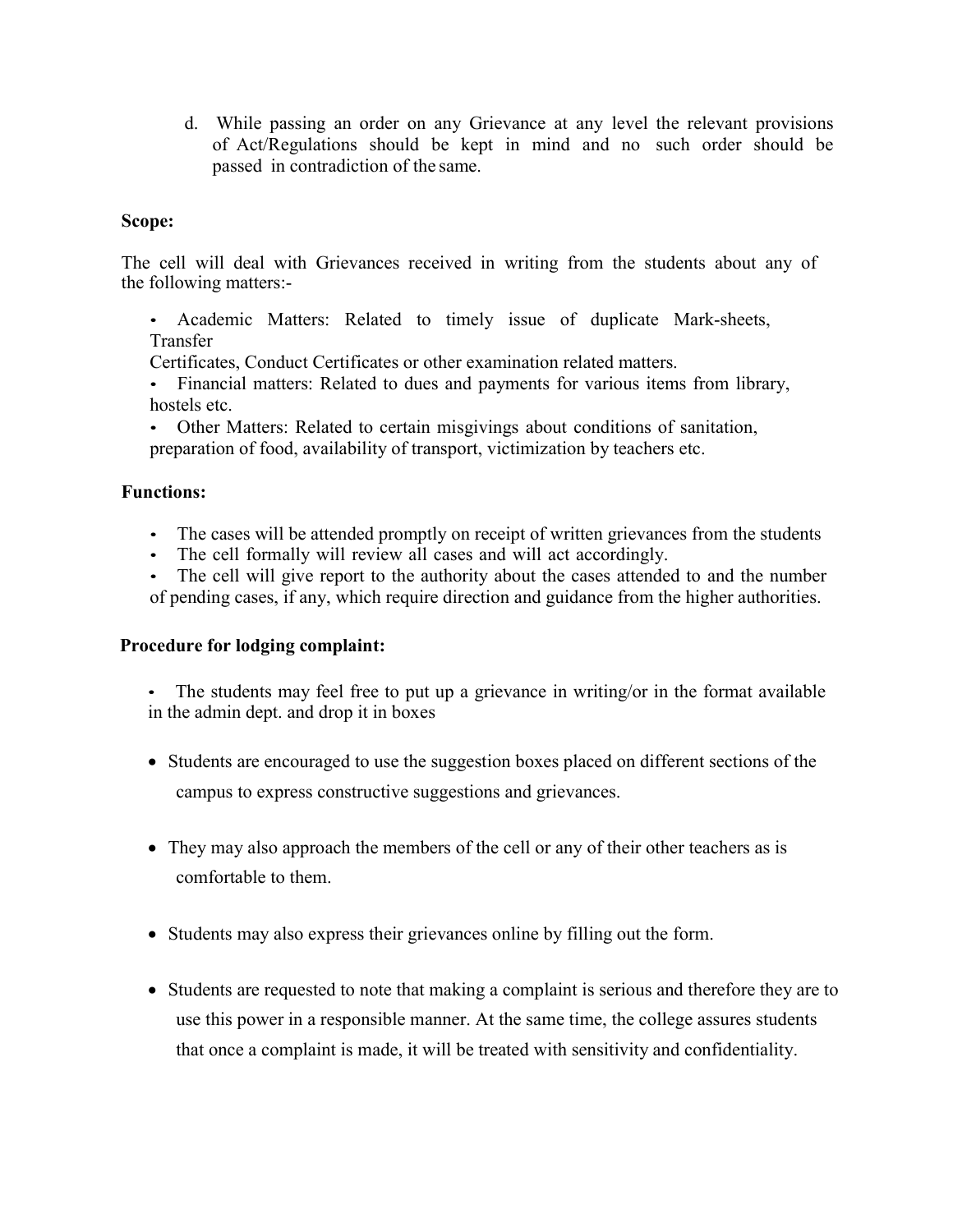- The Grievance Cell will act upon those cases which have been forwarded along with the necessary documents.
- The Grievance Cell will assure that the grievance has been properly solved in a stipulated time limit provided by the cell.

#### Responsibility For Redressal

1. The final responsibility for grievance Redressal rests with the Director of the college.

2. The college expects that Grievance Redressal be time bound and result oriented. Every grievance is expected to be resolved within a reasonably period.

3. The grievance Redressal cell of the college shall monitor status and progress of grievance

Redressal and shall furnish report on grievance Redressal position to the Director.

#### **Powers**

In case of any grievance the members of the cell are empowered to sort out the problems at their level through discussion with students.

In case the members fail to find out any solution then the matter is referred to the Director for final commitment on the matter.

Considering the nature and depth of the grievances due inquiry is made by the members of the cell and through personal discussion the matter is solved. If anybody is found to be guilty for any kind of nuisance he or she is given punishment with due consideration with the Director. The nature of punishment, information to the police (if situation arises for so) and expelling from the college as per the rule of the institute.

#### Exclusions:

The grievance Redressal cell shall not entertain the following issues:

- Decisions of the executive council, academic council, board of studies and other administrative or academic committees constituted by the university.
- Decisions with regard to award of scholarship, fee concessions, medals etc;
- Decisions made by the university with regard to disciplinary matters and misconduct.
- Decisions of the university about admissions in any courses offered by the institute.
- Decisions by competent authority on assessment and examination result.